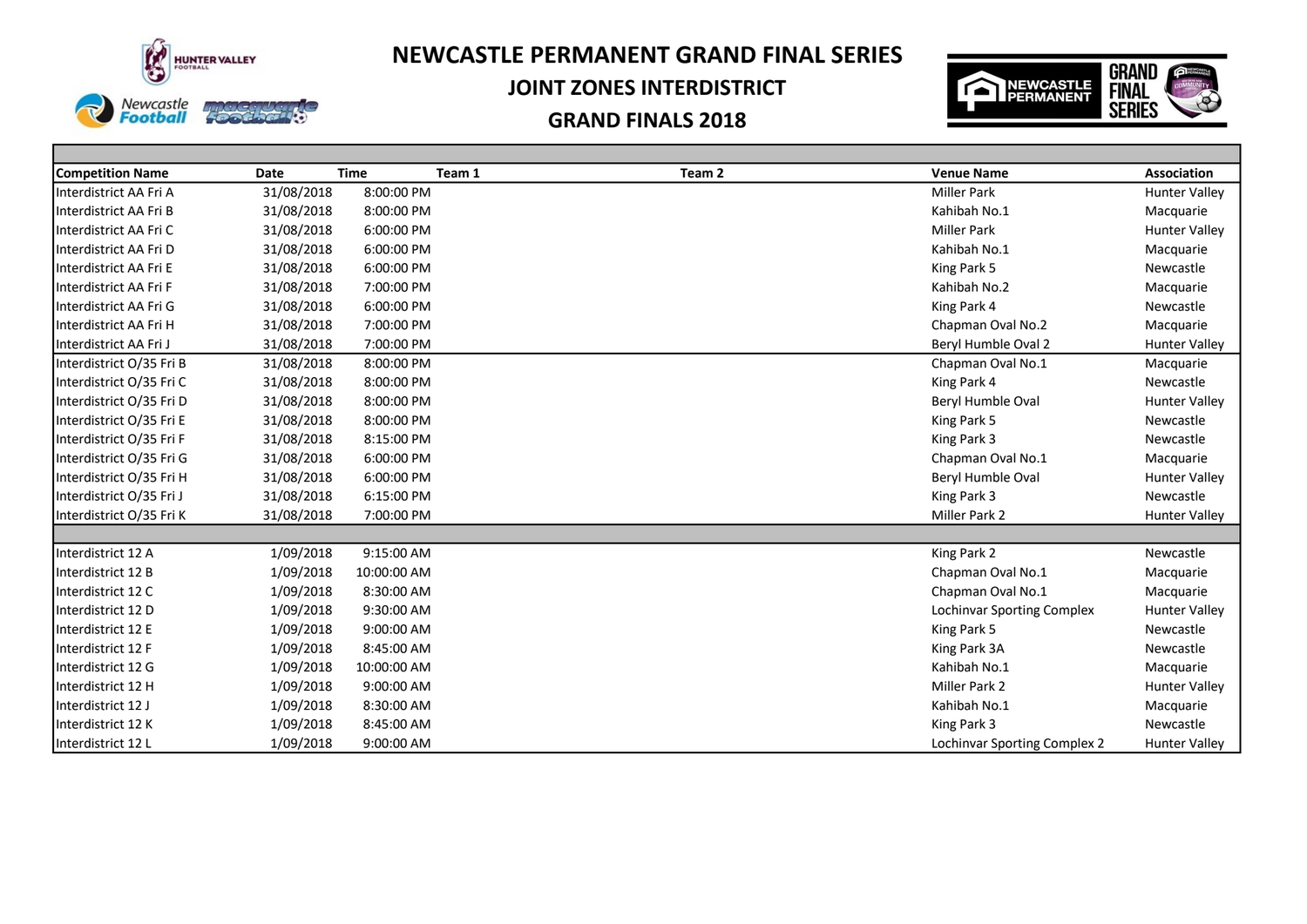

Fonthe

G

# **NEWCASTLE PERMANENT GRAND FINAL SERIES**

## **JOINT ZONES INTERDISTRICT**



| <b>Competition Name</b> | Date      | <b>Time</b> | Team 1 | Team 2 | <b>Venue Name</b>            | Association          |
|-------------------------|-----------|-------------|--------|--------|------------------------------|----------------------|
| Interdistrict 13 A      | 2/09/2018 | 10:45:00 AM |        |        | Chapman Oval No.2            | Macquarie            |
| Interdistrict 13 B      | 2/09/2018 | 8:30:00 AM  |        |        | Chapman Oval No.2            | Macquarie            |
| Interdistrict 13 C      | 1/09/2018 | 8:45:00 AM  |        |        | King Park 4                  | Newcastle            |
| Interdistrict 13 D      | 1/09/2018 | 10:30:00 AM |        |        | King Park 5                  | Newcastle            |
| Interdistrict 13 E      | 1/09/2018 | 9:30:00 AM  |        |        | <b>Miller Park</b>           | <b>Hunter Valley</b> |
| Interdistrict 13 F      | 1/09/2018 | 11:00:00 AM |        |        | Lochinvar Sporting Complex   | <b>Hunter Valley</b> |
| Interdistrict 13 G      | 1/09/2018 | 10:15:00 AM |        |        | King Park 3A                 | Newcastle            |
| Interdistrict 13 H      | 1/09/2018 | 11:30:00 AM |        |        | Chapman Oval No.1            | Macquarie            |
| Interdistrict 13 J      | 1/09/2018 | 10:15:00 AM |        |        | King Park 3                  | Newcastle            |
| Interdistrict 14 A/B    | 1/09/2018 | 10:45:00 AM |        |        | King Park 2                  | Newcastle            |
| Interdistrict 14 C      | 1/09/2018 | 10:15:00 AM |        |        | Chapman Oval No.2            | Macquarie            |
| Interdistrict 14 D      | 1/09/2018 | 8:30:00 AM  |        |        | Chapman Oval No.2            | Macquarie            |
| Interdistrict 14 E      | 1/09/2018 | 10:30:00 AM |        |        | King Park 4                  | Newcastle            |
| Interdistrict 14 F      | 2/09/2018 | 10:45:00 AM |        |        | Chapman Oval No.1            | Macquarie            |
| Interdistrict 14 G      | 2/09/2018 | 9:00:00 AM  |        |        | Chapman Oval No.1            | Macquarie            |
| Interdistrict 14 H      | 1/09/2018 | 1:15:00 PM  |        |        | Chapman Oval No.1            | Macquarie            |
| Interdistrict 15 A      | 1/09/2018 | 10:30:00 AM |        |        | Lochinvar Sporting Complex 2 | <b>Hunter Valley</b> |
| Interdistrict 15 B      | 1/09/2018 | 11:00:00 AM |        |        | Kahibah No.2                 | Macquarie            |
| Interdistrict 15 C      | 1/09/2018 | 9:00:00 AM  |        |        | Kahibah No.2                 | Macquarie            |
| Interdistrict 15 D      | 1/09/2018 | 12:15:00 PM |        |        | King Park 5                  | Newcastle            |
| Interdistrict 15 E      | 1/09/2018 | 12:00:00 PM |        |        | King Park 3A                 | Newcastle            |
| Interdistrict 15 F      | 1/09/2018 | 12:00:00 PM |        |        | King Park 3                  | Newcastle            |
| Interdistrict 16 A      | 1/09/2018 | 12:30:00 PM |        |        | King Park 2                  | Newcastle            |
| Interdistrict 16 B      | 1/09/2018 | 1:30:00 PM  |        |        | Kahibah No.1                 | Macquarie            |
| Interdistrict 16 C      | 1/09/2018 | 12:15:00 PM |        |        | King Park 4                  | Newcastle            |
| Interdistrict 16 D      | 1/09/2018 | 11:30:00 AM |        |        | Kahibah No.1                 | Macquarie            |
| Interdistrict 16 E      | 1/09/2018 | 12:30:00 PM |        |        | Lochinvar Sporting Complex 2 | <b>Hunter Valley</b> |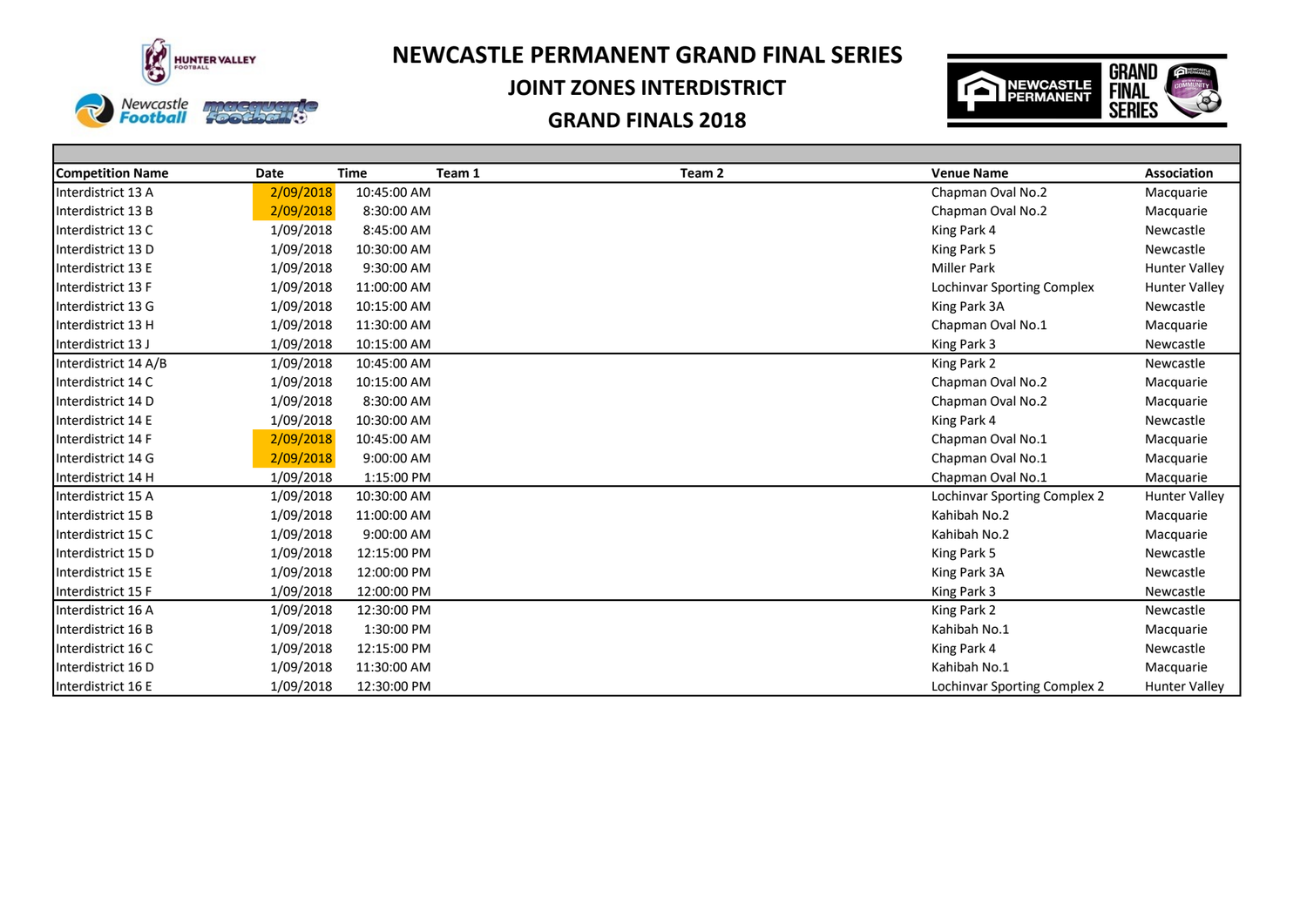

# **NEWCASTLE PERMANENT GRAND FINAL SERIES**

## **JOINT ZONES INTERDISTRICT**





| <b>Competition Name</b>  | Date      | <b>Time</b> | Team 1 | Team 2 | <b>Venue Name</b>          | <b>Association</b>   |
|--------------------------|-----------|-------------|--------|--------|----------------------------|----------------------|
| Interdistrict 17 A/B     | 1/09/2018 | 2:30:00 PM  |        |        | King Park 2                | Newcastle            |
| Interdistrict 17 C       | 1/09/2018 | 1:00:00 PM  |        |        | Kahibah No.2               | Macquarie            |
| Interdistrict 17 D       | 1/09/2018 | 2:15:00 PM  |        |        | King Park 5                | Newcastle            |
| Interdistrict 17 E       | 1/09/2018 | 10:30:00 AM |        |        | Miller Park 2              | <b>Hunter Valley</b> |
| Interdistrict 18 C       | 1/09/2018 | 3:00:00 PM  |        |        | Kahibah No.2               | Macquarie            |
| Interdistrict 18 D       | 1/09/2018 | 11:15:00 AM |        |        | <b>Miller Park</b>         | <b>Hunter Valley</b> |
| Interdistrict 18 E       | 1/09/2018 | 2:00:00 PM  |        |        | King Park 3A               | Newcastle            |
| Interdistrict A/Age A    | 1/09/2018 | 3:15:00 PM  |        |        | <b>Miller Park</b>         | <b>Hunter Valley</b> |
| Interdistrict A/Age B    | 1/09/2018 | 4:00:00 PM  |        |        | Chapman Oval No.2          | Macquarie            |
| Interdistrict A/Age C    | 1/09/2018 | 2:15:00 PM  |        |        | King Park 4                | Newcastle            |
| Interdistrict A/Age D    | 1/09/2018 | 2:00:00 PM  |        |        | Chapman Oval No.2          | Macquarie            |
| Interdistrict A/Age E    | 1/09/2018 | 4:15:00 PM  |        |        | King Park 5                | Newcastle            |
| Interdistrict A/Age F    | 1/09/2018 | 4:00:00 PM  |        |        | King Park 3A               | Newcastle            |
| Interdistrict A/Age G    | 1/09/2018 | 3:00:00 PM  |        |        | Chapman Oval No.1          | Macquarie            |
| Interdistrict A/Age H    | 1/09/2018 | 1:15:00 PM  |        |        | <b>Miller Park</b>         | <b>Hunter Valley</b> |
| Interdistrict A/Age J    | 1/09/2018 | 2:30:00 PM  |        |        | Miller Park 2              | <b>Hunter Valley</b> |
| Interdistrict A/Age K    | 1/09/2018 | 12:30:00 PM |        |        | Chapman Oval No.1          | Macquarie            |
| Interdistrict A/Age L    | 1/09/2018 | 12:30:00 PM |        |        | Miller Park 2              | <b>Hunter Valley</b> |
| Interdistrict A/Age M    | 1/09/2018 | 2:45:00 PM  |        |        | Lochinvar Sporting Complex | <b>Hunter Valley</b> |
| Interdistrict A/Age N    | 1/09/2018 | 4:00:00 PM  |        |        | King Park 3                | Newcastle            |
| Interdistrict A/Age O    | 1/09/2018 | 12:00:00 PM |        |        | Chapman Oval No.2          | Macquarie            |
| Interdistrict A/Age P    | 1/09/2018 | 2:00:00 PM  |        |        | King Park 3                | Newcastle            |
| Interdistrict O/35 Sat A | 1/09/2018 | 4:30:00 PM  |        |        | King Park 2                | Newcastle            |
| Interdistrict O/35 Sat B | 1/09/2018 | 4:15:00 PM  |        |        | King Park 4                | Newcastle            |
| Interdistrict O/35 Sat C | 1/09/2018 | 3:30:00 PM  |        |        | Kahibah No.1               | Macquarie            |
| Interdistrict O/35 Sat D | 1/09/2018 | 12:45:00 PM |        |        | Lochinvar Sporting Complex | <b>Hunter Valley</b> |